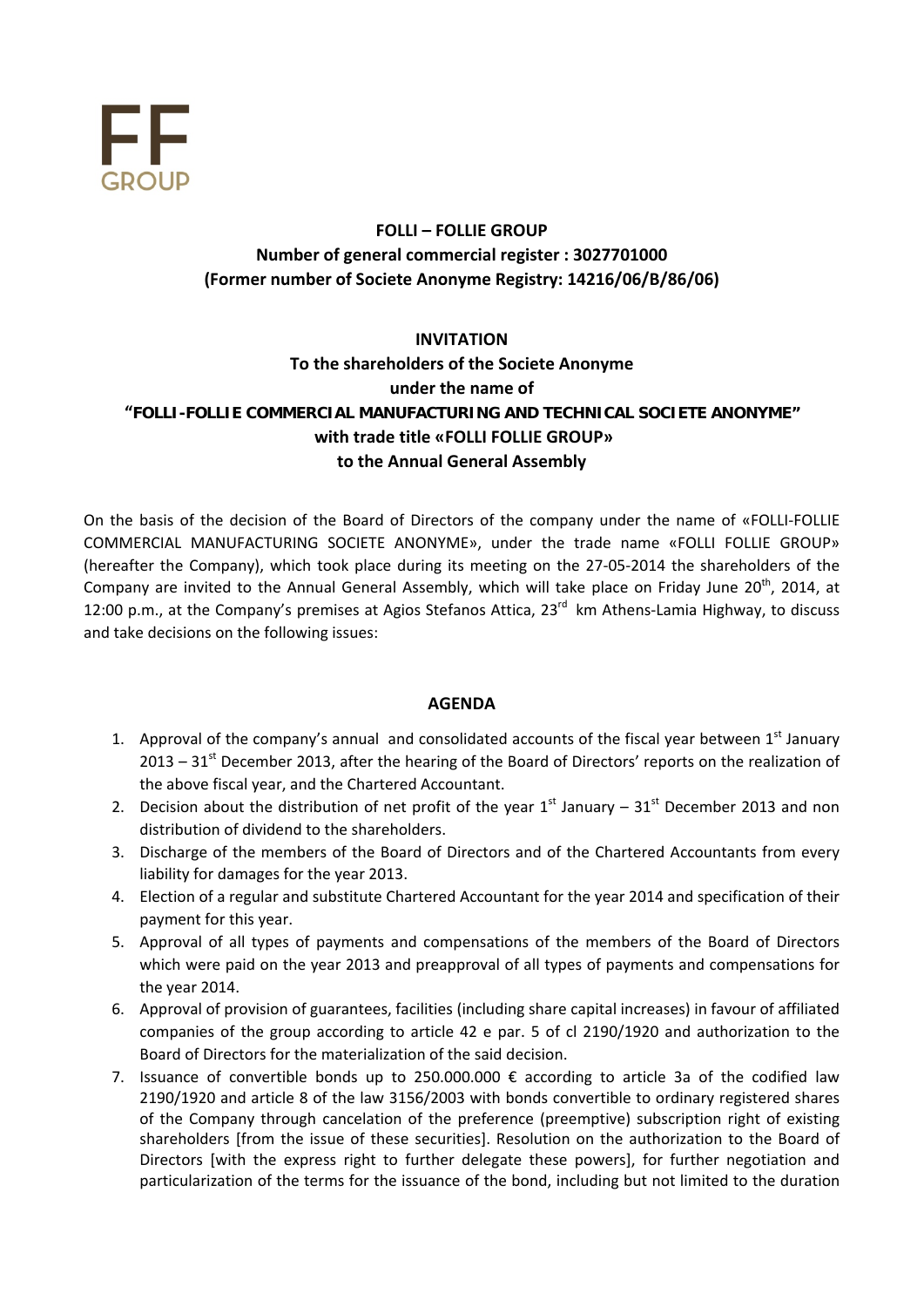of the bond, the conversion ratio and the time and method for exercising the stock option and the conversion right [, and for guaranteeing any issuance of these securities by (Group) companies]

- 8. Approval of a programme for buying owned shares or amendment of the existing programme for buying owned shares by the company adopted on the general meeting of June 14, 2013 and decision on the minimum price of acquisition at 4 Euros and maximum price at 40 Eutos.
- 9. Increase of the share capital by capitalization of a part of the reserves above par value, by way of increase of nominal value of the share.
- 10. Equal reduction of the share capital, return of cash to the shareholders, reduction of the nominal value of the share and provision of the necessary authorizations to the Board of Directors of the Company in relation to the return of the amount of the reduction οf the capital to the shareholders in cash, the record date and the date of the commencement of the payment of this return of cash.
- 11. Modification οf the distinctive title of the Company from «FOLLI FOLLIE GROUP» to «FF GROUP».
- 12. Modification of articles 1 and 5 οf the company's corporation charter
- 13. Election of the new members of the Board of Directors.
- 14. Various announcements, authorizations and decisions.

In case of non achievement οf the required, according to the law and the corporation charter, quorum for taking decisions on the above matters of the initial agenda on the 20-06-2014, the shareholders are invited to the A' Reiterative General Assembly, the 01‐07‐2014, day Tuesday and time 12.00 p.m. at the Company's principal office, in Agios Stefanos Attikis,  $23^{rd}$  km of the National Road Athens-Lamia, without the publication of new invitation. The subjects of the agenda of the probable A' Reiterative Assembly will be the above mentioned.

According to articles 26 § 2b and 28 a οf the codified law 2190/1920, as they were modified and added, respectively to the articles 3 and 5 of the law 3884/2010 and are in force, the Company informs the shareholders for the following:

#### **RIGHT TO PARTICIPATE IN THE GENERAL ASSEMBLY**

Any person appearing as shareholder in the Dematerialized Securities System files managed by "Hellenic Stock Exchanges S.A." (former Central Securities Depository), where Company's securities are being held, is entitled to participate at the General Assembly. Shareholding capacity is evidenced by presenting a relevant written certificate issued by the aforementioned entity, or by direct online connection of the Company with the said entity's files. Shareholders capacity must be effective (Date of Record), notably at the beginning of the fifth (5th) day prior to the date of the General Assembly of 20.6.2014 and the relevant written certificate regarding the shareholders capacity must be received by Company no later than the third (3rd) day prior to the date of the General Assembly With regard to the 1st Reiterative General Assembly, the shareholding capacity must be effective at the fourth day prior to the date scheduled for the 1st Reiterative General Assembly (1st Reiterative General Assembly date of record), and the relevant written or electronic certificate regarding shareholding capacity must be received by company no later than the third (3rd) day prior to the date of the 1st Reiterative General Assembly.

Only persons in the capacity of shareholder as at the respective Date of Record are considered vis‐à‐vis the company to be entitled to attend and vote at the General Assembly. Any shareholder failing to comply with the provisions of article 28a of codified law 2190/1920 may participate at the General Assembly only upon its permission.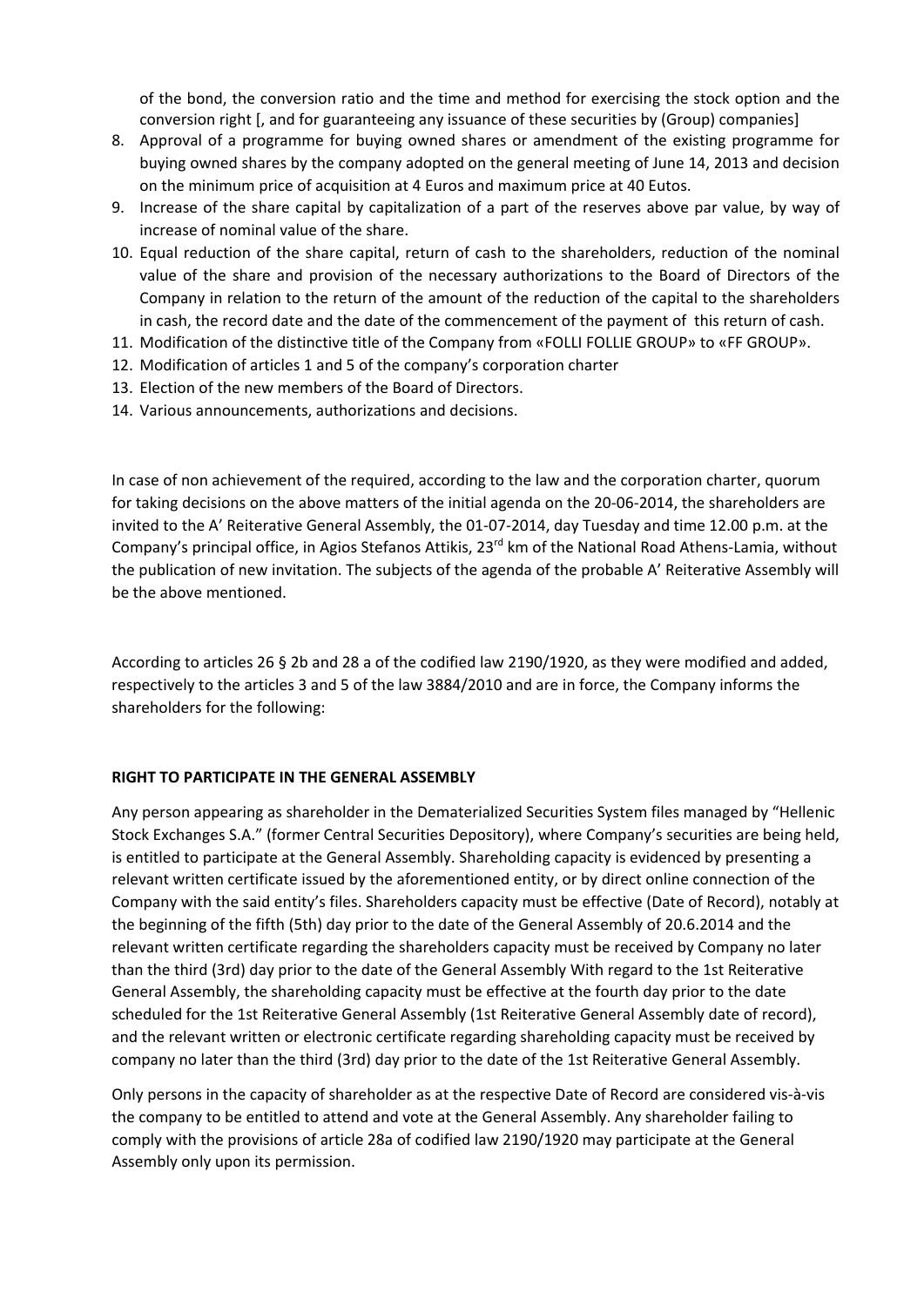Exercise of these rights does not require blockage of the beneficiary's shares or compliance with any other procedure restricting the ability to sell and transfer them during the period between the Date of Record and the date of General Assembly.

## **PROCESS FOR EXERCISING VOTING RIGHTS BY PROXY**

A shareholder may attend the General Assembly and vote either in person or by proxy. Each shareholder may appoint up to three (3) proxies. Legal entities may participate at the General Assembly by appointing up to three (3) individuals as proxies. However, if a shareholder holds shares in a company, which appear in several securities accounts, said restriction will not prevent said shareholder from appointing different proxies in respect of the shares in each securities account in relation with the General Assembly. A proxy acting on behalf of several shareholders may vote differently for each shareholder. A shareholder proxy must disclose to the company, before the General Assembly begins, any specific event which may be useful to the shareholders in assessing the risk of the proxy serving interests other than those of the shareholder.

In the sense of this paragraph, a conflict of interest may especially arise when a proxy:

a) is a shareholder controlling the company or is another legal entity or an entity controlled by that shareholder;

b) is a member of the board of directors or of the administration of the company or shareholder controlling the company in general, or another legal entity or an entity controlled by a shareholder who controls the company;

c) is an employee or auditor of the company or shareholder controlling the company, or of another legal entity or entity controlled by a shareholder who controls the company;

d) is spouse or first degree relative to one of the individuals referred to under (a) through (c) above.

The appointment and revocation of a shareholder proxy is made in writing and notified to the Company under the same form, at least three (3) days prior to the date scheduled for the General Assembly.

The company will make available at website (www.ffgroup.com) a form which may be used for the appointment of proxy. Said form must be submitted, duly completed and signed by the shareholder, to the Company's Shareholders Service at: Agios Stefanos, Attika, 23rd km of Athens‐Lamia national road, or sent by facsimile at: 210‐6241100, at least three (3) days prior to the date of the General Assembly. Beneficiaries are responsible for confirming successful remittance and receipt of proxy documentation by the company, by calling the following number: +30 2106241141 (Mrs. Mantalena Kasidiaropoulou) or +30 2106241074 and 210 3387752 (Mrs Marina Xirokosta).

The company's Articles of Incorporation provides for the holding of a General Assembly by teleconference.

#### **MINORITY RIGHTS OF SHAREHOLDERS**

(a) At the request of shareholders representing one twentieth (1/20) of the paid‐up share capital, the company's board of directors is obliged to insert additional items in the General Assembly's agenda, if the relevant request is received by the board of directors until at least fifteen (15) days prior to the General Assembly. The request for inserting additional items in the agenda must be accompanied by